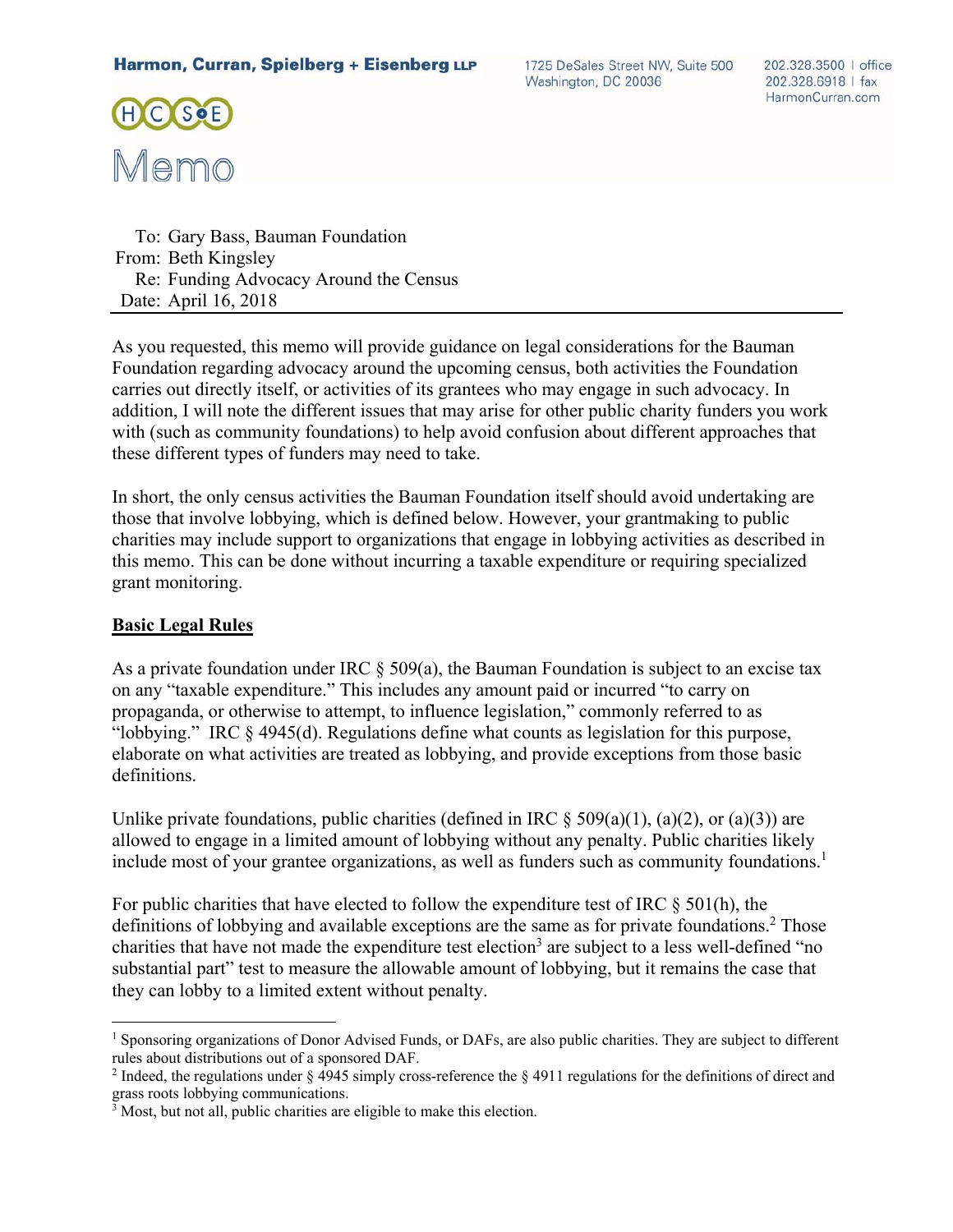

Funding Census Advocacy **Page 2 of 8** April 16, 2018

Most of the discussion in this memo focuses on the rules for private foundations and public charities under the expenditure test, also known as electing public charities. Unless a charity engages in a large amount of grassroots lobbying, or has a very large annual budget (well into the tens of millions), electing the expenditure test is generally preferable. This test provides clear definitions of lobbying, which have the added benefit of being aligned with the definitions that apply to private foundations. It also sets clear limits for allowable amounts of lobbying, and the penalty for exceeding those limits is generally only an excise tax, not loss of exemption. In any case, a private foundation funder is entitled to rely on the definitions of lobbying that apply to private foundations, even if their grantee is a non-electing charity.

Lobbying is an attempt to influence legislation. Legislation, in turn, is action by a legislative body. "Action" is the introduction, amendment, enactment, defeat, or repeal of acts, bills, resolutions, or similar items at any level of government. Treas. Reg. § 56.4911-2(d)(2). And a legislative body explicitly does not include executive, judicial, or administrative bodies at any level of government. Treas. Reg. § 56-4911-2(d)(2).

More specifically, a lobbying expenditure (a taxable expenditure for a private foundation) is defined as an expenditure for a direct or grassroots lobbying communication. Direct lobbying is a communication to a legislator (or legislative body employee) that refers to and reflects a view on "specific legislation," including a specific legislative proposal.<sup>4</sup> Grassroots lobbying is a communication to the public that refers to and reflects a view on specific legislation and includes one of four specific types of grassroots lobbying calls to action:

- state that the recipient should contact a legislator or other relevant government employee;
- state contact information such as the address, phone number, or similar information of a legislator or legislative body employee;
- provide a contact mechanism such as a petition or postcard to contact a legislator, legislative body employee, or other relevant government employee; or
- specifically identify a legislator(s) who will vote on the legislation as being:
	- opposed to or undecided about the organization's view on the legislation;
	- the recipient's legislator(s); or

 $\overline{a}$ 

• a member of a legislative (sub)committee which will vote on the legislation. (However, identifying the sponsor(s) of a piece of legislation does not constitute a grassroots lobbying call to action.)

Finally, a communication with an electing public charity's members (those people who commit more than a nominal amount of time or money to the organization) is considered direct lobbying

<sup>&</sup>lt;sup>4</sup> A communication with another government employee that refers to and reflects a view on specific legislation may also be direct lobbying, but only if the person is in a position to influence the formulation of legislation and if the principal purpose of the communication is to influence legislation. Communications with the public that reflect a view on ballot measures are also considered direct lobbying.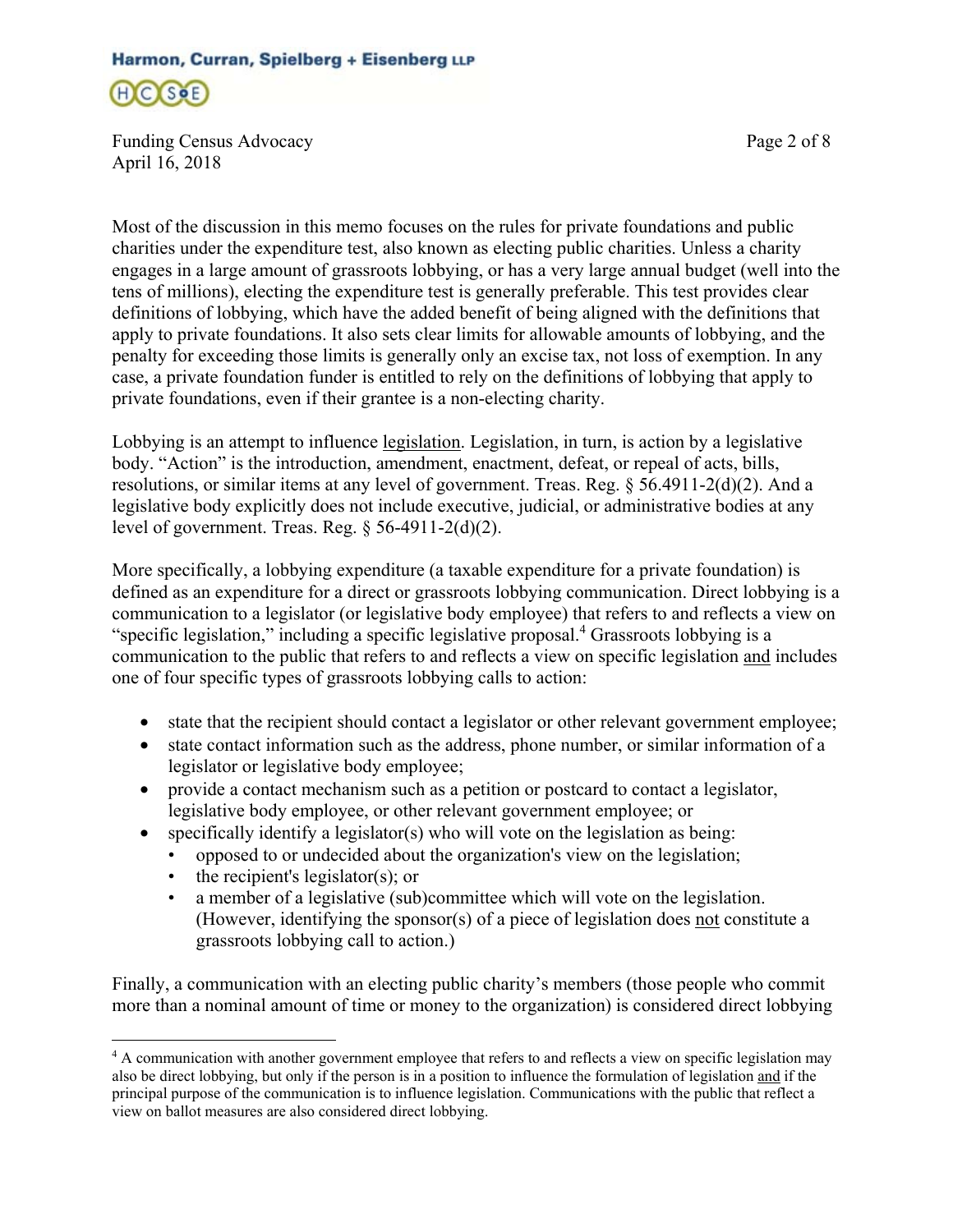$H(C)$ (Soe)

Funding Census Advocacy Page 3 of 8 April 16, 2018

if it includes one of the first three types of lobbying calls to action. Member communications are considered grassroots lobbying if they directly encourage the member to engage in grassroots lobbying – that is, if the communication encourages the members to urge their families, friends, or others to take lobbying action. The special rules for member communications do not apply to private foundations. However, where a private foundation makes a grant to an electing public charity, the funded activities will be determined to be lobbying or not under the rules that govern the public charity grantee, including the special member communications rules.

Applying these rules to the context of advocacy around the census, we can identify specific types of activities that would not be lobbying:

- Litigation over inclusion of the citizenship question (because litigation is not legislation);
- Encouraging the Secretary of Commerce not to include the question (because executive branch action is not legislation);
- Submitting comments on the census survey if the Census Bureau (or another executive branch agency) offers a public comment period (because executive branch action is not legislation);
- Broad public education about the importance and purpose of the census and general advocacy to "get out the count"; and
- Research related to the census or on specific aspects of the census such as the effect of asking certain questions.

Some activities that would be considered lobbying include:

- Asking Congress to pass legislation to remove the citizenship question or to increase funding for the census;
- Asking the Senate to support or oppose the confirmation of a Census Bureau political appointee;
- Encouraging state or local legislative bodies to adopt resolutions that call on the Commerce Department or Congress to remove the citizenship question (because resolutions of these legislative bodies are covered by the definition of legislation); and
- Urging the public to communicate with Congress, a state legislature, or a town council in support of such a bill or resolution.

Note that it is sometimes difficult at local governmental levels to distinguish between a legislative versus an executive body. For example, a county board may have both legislative and executive functions. In this case, asking the county board to adopt a resolution or to otherwise take action that is primarily legislative would be covered by the definition of legislation. However, calling attention to the negative impact adding a citizenship question to the census would have without referencing any such resolution or other legislation is not a lobbying activity.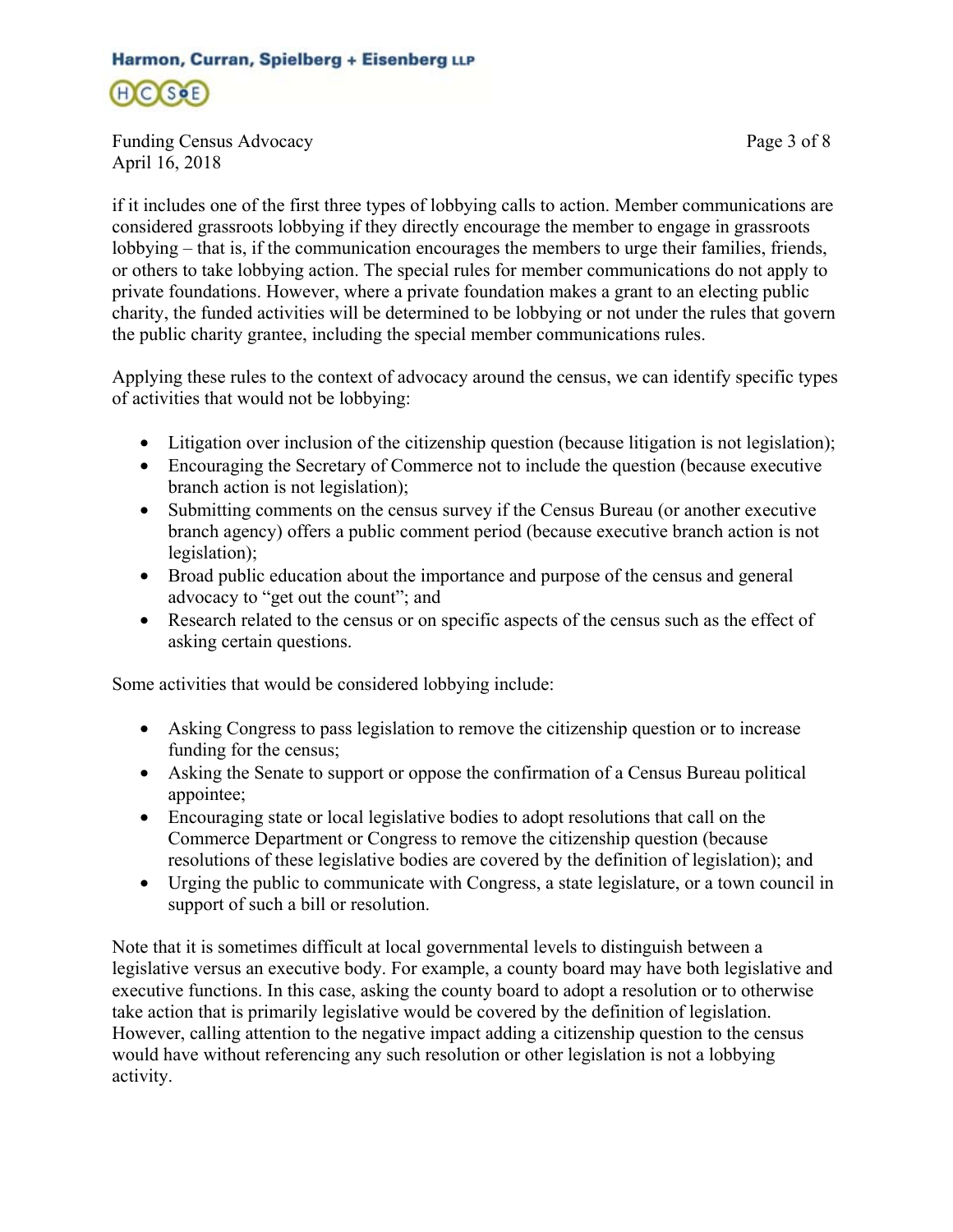H C (SoE)

Funding Census Advocacy **Page 4 of 8** April 16, 2018

Any funder is free to make a grant earmarked for non-lobbying activities or to engage in that advocacy directly. Public charity funders, such as community foundations, may make grants for lobbying or engage in lobbying themselves provided the amounts spent are tracked for reporting on the 990 and do not exceed the applicable limit on permitted lobbying.

### **Funding Considerations**

### Private Foundations

It is an unfortunate misconception among many foundations that they are required to include an outright prohibition on using grant funds for any lobbying activity in a grant award letter to avoid making a taxable expenditure. In fact, this is absolutely not required by law or regulation in most cases. Specific regulatory provisions create a roadmap for funding advocacy organizations without incurring taxable expenditures due to the lobbying of a foundation's grantees.

In general, a grant by a private foundation to a public charity is not a taxable lobbying expenditure if it is not earmarked to be used for lobbying activity. Treas. Reg. § 53.4945-  $2(a)(5)(i)$ . A grant is considered earmarked for lobbying if there is an agreement, oral or written, that the grant will be used for specific purposes. The funder may be aware that the grantee is planning to lobby and that their funds could be used for that purpose, but that fact alone does not cause the grant to be treated as a lobbying expenditure. On the other hand, a written grant agreement that disclaims earmarking will not protect a funder if there is an oral side agreement about use of funds. Thus, it is important to give the grantee discretion in how to carry out its activities without specifically committing to spend a foundation's grant in a specific way.

A general support grant to a public charity that lobbies is not a taxable expenditure so long as the grant is not earmarked to be used for lobbying. Treas. Reg.  $\S$  53.4945-2(a)(6)(i). In addition, special rules allow a private foundation to make a grant for a specific project that includes lobbying. Treas. Reg.  $\S 53.4945-2(a)(6)(ii)$ . The grant must not actually be earmarked for lobbying, and the amount of the grant must not exceed the amount budgeted by the grantee for non-lobbying activity within the project during that grant year. Thus, if a given project is expected to be 50% lobbying and 50% non-lobbying advocacy and other education, three different foundation funders could each provide 1/3 of the project budget without any one foundation being considered to have made a lobbying grant. No single foundation can provide more than 50% of the budget without incurring a taxable expenditure for a lobbying grant.

To take advantage of this rule, the funder must not include a prohibition in their grant award letter on using their funds for lobbying, although it would be fine to indicate that the grant is not earmarked for lobbying or for any specific portion of the project budget. A funder is entitled to rely on budgets provided by its grantee unless it has reason to doubt the accuracy or reliability of the grantee's representations. Where a funder is supporting a specific project, the project grant rule requires a little more work up front to make sure the necessary information has been provided, and that it supports treating the grant as non-lobbying. The up-front work involves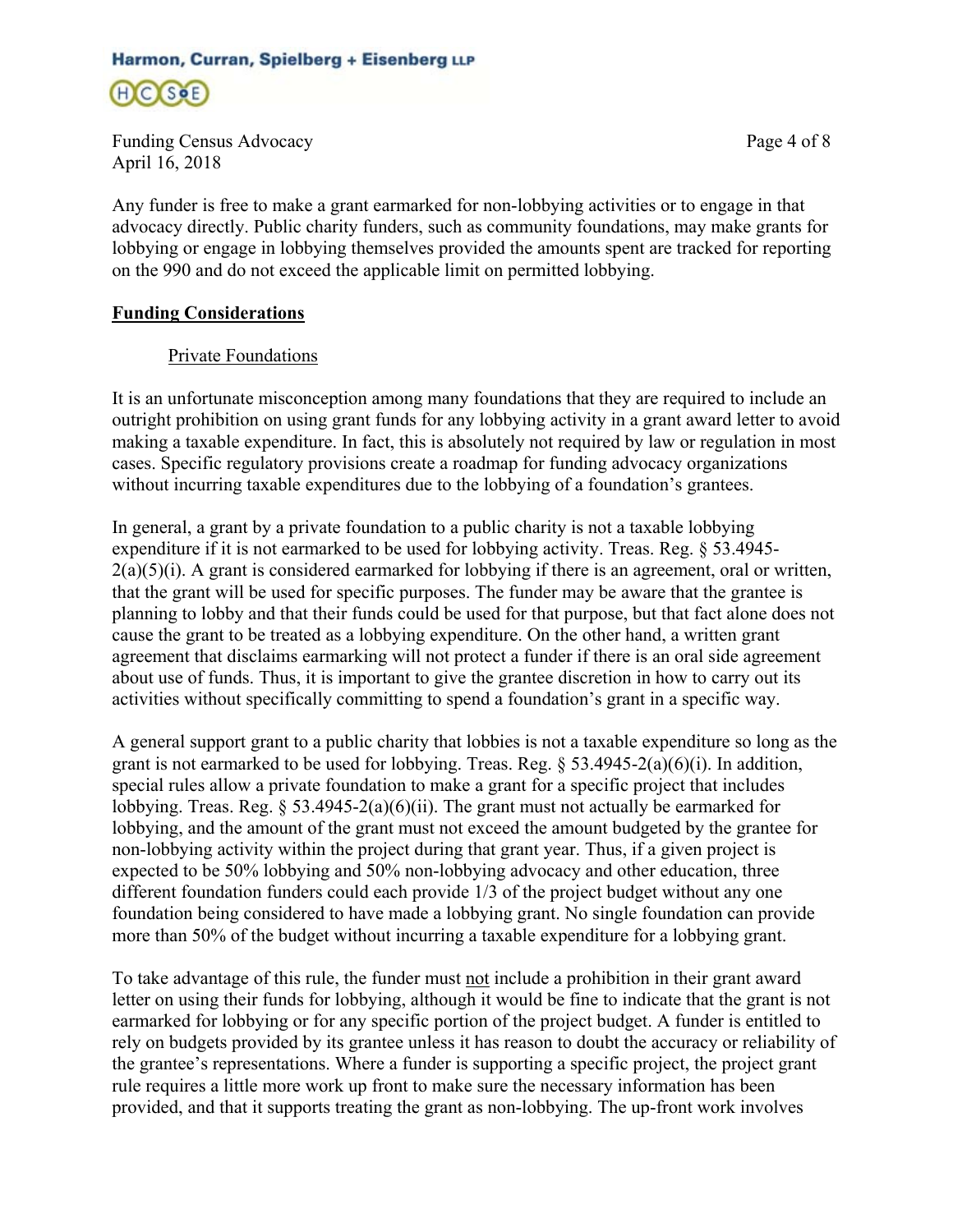H C SOE

Funding Census Advocacy Page 5 of 8 April 16, 2018

obtaining a lobbying vs. non-lobbying budget for each year of the project. However, the bulk of this burden falls on the grantee, who must think through reasonable projections of the lobbying vs. non-lobbying expenditures within their planned project. Most grantees will be happy to do that work if it means they are not subject to unnecessary lobbying restrictions.

### Public Charities

For public charity funders, there are no such specific regulations available to determine the treatment of a grant as lobbying. As a general rule, the rules for private foundations are more restrictive than those for public charities, so it is considered reasonably safe if a public charity's actions are consistent with the foundation regulations. This approach was ratified and clarified in a 2011 ruling from the IRS to the Alliance for Justice ("AFJ").<sup>5</sup>

Regulations for electing public charities state that a grant will be considered a lobbying expenditure if it is earmarked for lobbying. Treas. Reg.  $\S$  56.4911-3(c)(1) and (2). A grant is earmarked if there is an oral or written agreement whereby the grantor may cause the grantee to expend the amount for a specified purpose, or whereby the grantee agrees to expend the amount for the purpose. Treas. Reg.  $\S$  56.4911-4(f)(4)(ii). The AFJ ruling confirmed that a general support grant from one public charity to another public charity is not a lobbying expenditure so long as the grant is not earmarked for lobbying. In addition, a public charity may make a specific project grant without that restriction being treated as an earmark for lobbying. Public charities may rely on an approach similar to the private foundation project grant rule, so that a project grant that does not exceed the non-lobbying portion of the project's budget is not a lobbying expenditure. Further, if the grant does exceed the non-lobbying project budget, only the excess amount will be considered a lobbying expenditure.

#### **Scenarios**

 $\overline{a}$ 

You requested guidance on some specific factual scenarios that are likely to arise as you think about funding advocacy around the census. For the sake of simplicity, the discussion below will address the question of whether the described activity is lobbying. That is, whether it would be a taxable expenditure for a private foundation, or a lobbying expenditure that counts against the applicable cap for an electing public charity.

1. Advocacy organizations draft and circulate materials about the census and the citizenship question. Funders share these materials with their grantees as an FYI. Some of the materials include lobbying content.

<sup>&</sup>lt;sup>5</sup> PLR 200943042. A Private Letter Ruling is not guidance that can be relied upon by any organization other than the one to which it was issued. However, these rulings can provide useful insight into the analysis the IRS is likely to employ in addressing similar questions.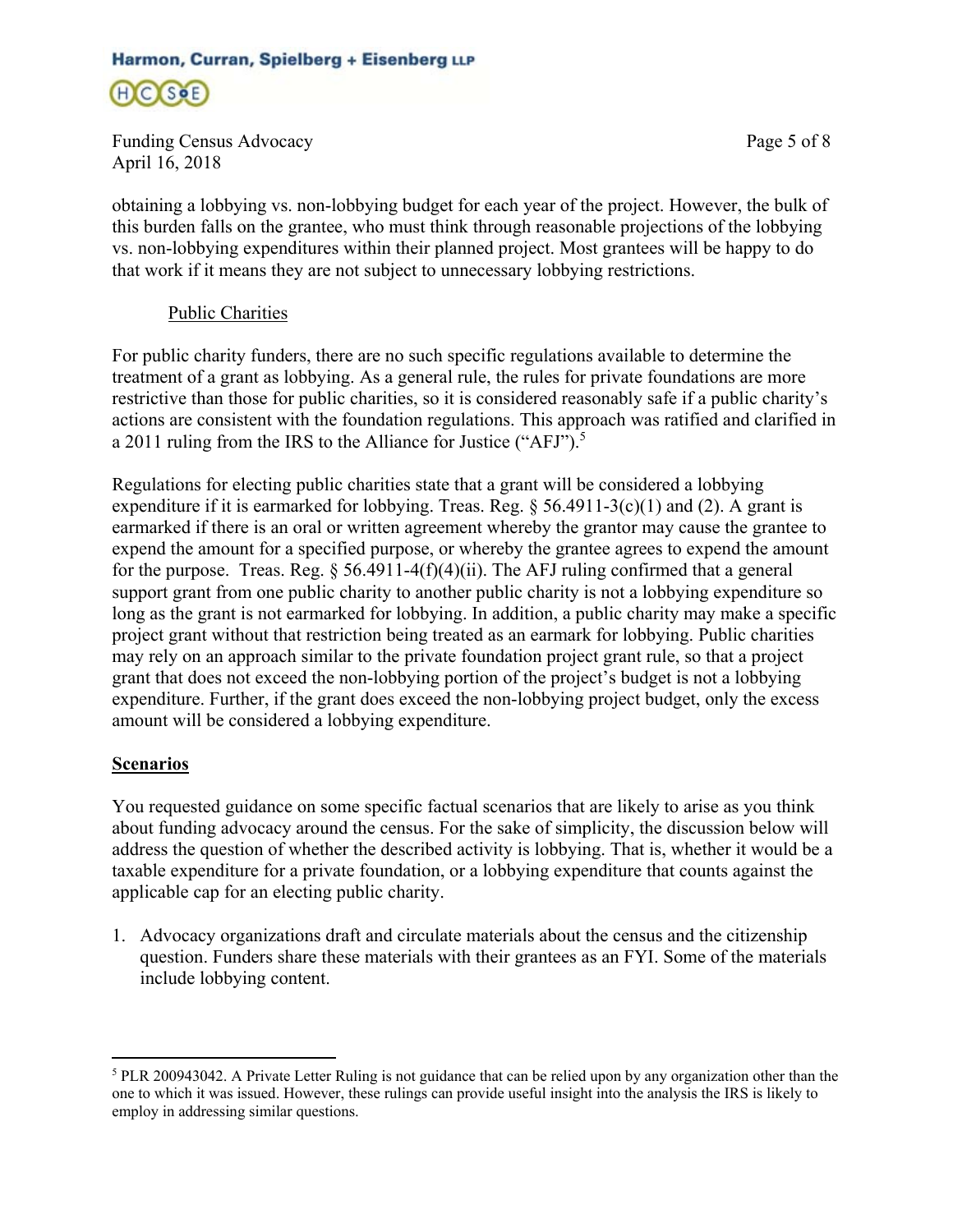

Funding Census Advocacy Page 6 of 8 April 16, 2018

Redistribution of these materials would be considered lobbying by the funder. While the costs involved may be very small, there is still some element of paid staff time, overhead, or even internet service where an email is forwarded. A public charity may not be concerned to incur these small lobbying costs, of course. For a private foundation, this would be a taxable expenditure.

Rather than redistribute these materials that contain lobbying content, funders can distribute general information about the census and the citizenship question. They can also encourage their grantees and other constituents to engage with the stakeholder groups doing the work, without specifically directing them to any lobbying content.

2. A funder hosts a briefing on the citizenship question and one of the invited speakers talks about the status of efforts to get Congress to respond and prohibit the question. The speaker includes a grassroots lobbying call to action.

First, a funder may host a briefing on the citizenship question and discuss the status of congressional activities to remove the question. The potential problem only arises when a speaker includes a grassroots lobbying call to action.

In general, an organization is not absolutely liable for everything said by a speaker at its event. However, it is responsible for how it establishes and presents the event. To avoid possible problems, the event sponsor should take reasonable steps to ensure the event furthers appropriate purposes and does not include prohibited content. If a panel discussion is planned to focus on specific pending legislation it might be a good idea to explicitly ask speakers not to include a lobbying call to action in their remarks, and keep notes in your files (or retain email records) to document that request.

3. A foundation officer is approached by a reporter for a quote on pending legislation to remove the citizenship question, and is quoted in the resulting article saying, "This is a great bill and we are truly gratified by the quality of organizing being done by various groups to support it."

This is not lobbying, and not a problem. For both a private foundation and a public charity, a public communication that reflects a view on specific legislation is not lobbying unless it includes a lobbying call to action. (The one exception applies only to paid mass media ads so is not applicable here.)

Note, though, that the answer might be different for a non-electing public charity; that is, a charity operating under the "no substantial part" test. Since there is no definition of lobbying under the "no substantial part" test, it is possible that this communication might be considered lobbying for these organizations. However, any private foundation funder of a non-electing charity is still entitled to rely on its own regulations; an activity that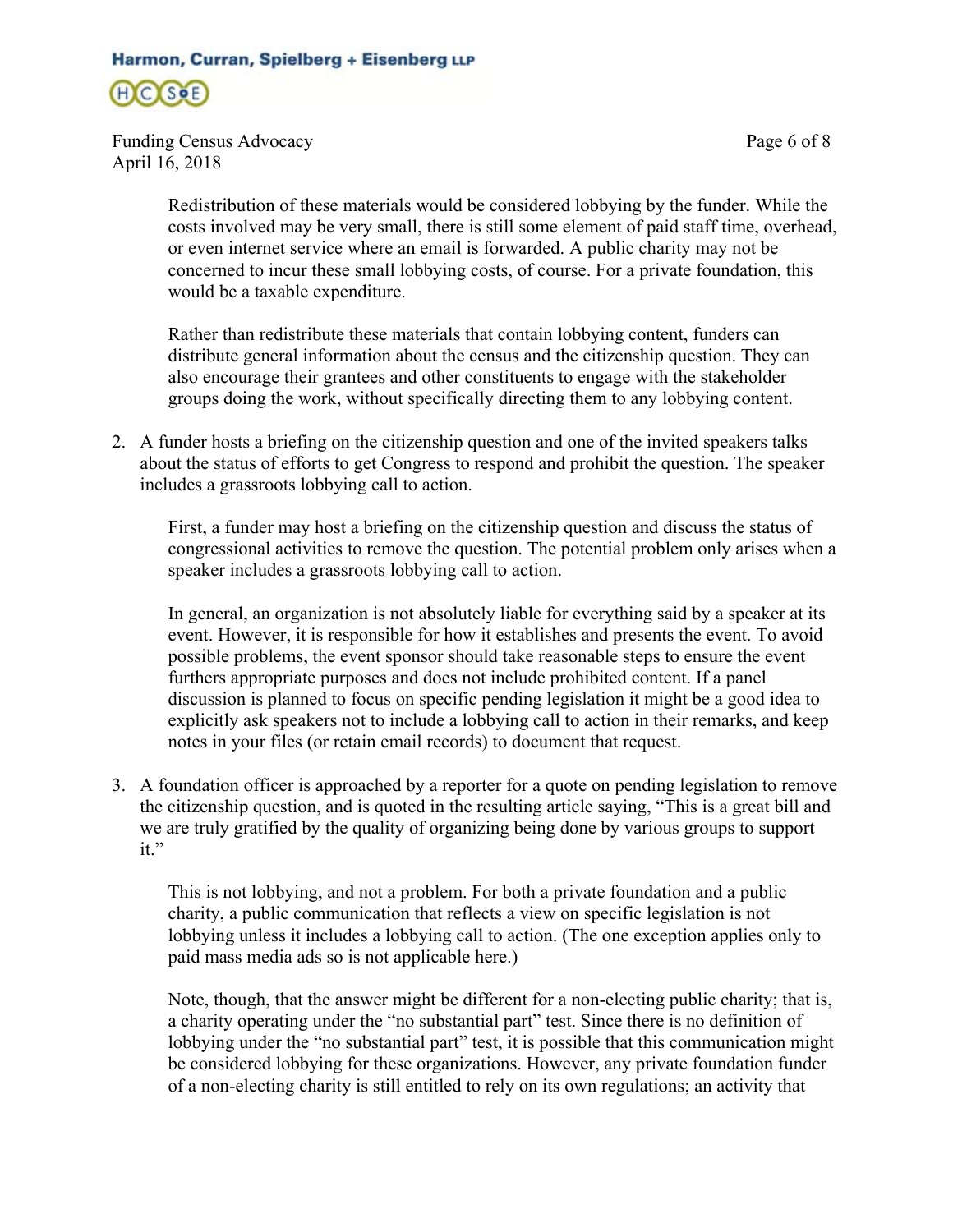

Funding Census Advocacy Page 7 of 8 April 16, 2018

may be lobbying for a non-electing grantee will not be lobbying for the foundation funder unless it meets the definitions in those regulations (discussed above).

4. A foundation wants to support litigation in opposition to the citizenship question, either as a funder, as a party to the litigation, or by filing a friend of the court brief.

All of these are fine for any funder. Litigation is not lobbying, so any organization may participate directly or earmark grant funds for this purpose without making a lobbying expenditure.

5. A funder plans to submit comments to the Commerce Department, the Census Bureau, or another executive branch agency opposing the inclusion of the citizenship question. It also wants to make grants to groups who will write such letters.

Action by Commerce Department, the Census Bureau or another executive branch agency is not legislation, so submitting comments (or funding the submission of comments) will not be considered lobbying. This is true if there is an official notice and comment period, or if the organization simply submits comments on its own initiative in reaction to the announced plan to include the citizenship question.

6. An organization wants to write or talk to locally elected leaders to say that the citizenship question should not be part of the census. This may include an explicit ask for them to pass a town council resolution to opposing adding the citizenship question.

Just talking to elected leaders about the question and why it should not be included, or other matters relating to the census, would not be lobbying. However, reflecting a view on a legislative resolution in a communication to local elected officials would be direct lobbying.

7. A foundation wants to support a state or national "pooled fund," which is housed at a public charity. The public charity (via the fund) engages in lobbying activities to increase state or federal funding for the census.

A private foundation may support the "pooled fund" as long as the grant is not earmarked for lobbying activities. In this case, the "pooled fund" is a specific project of the charity that houses it, so the private foundation should rely on the project grant rules (discussed above) to make sure its grant is not considered earmarked for the fund's lobbying activities. It is also important that the foundation not include a prohibition on using grant funds for any lobbying activity in its grant award letter. A public charity funder, such as a community foundation, can also make a grant under similar conditions as the private foundation. However, it can also expressly fund lobbying activities if it chooses. Amounts earmarked for lobbying would count against the lobbying expenditure limits of both the community foundation funder and the charity sponsoring the "pooled fund."